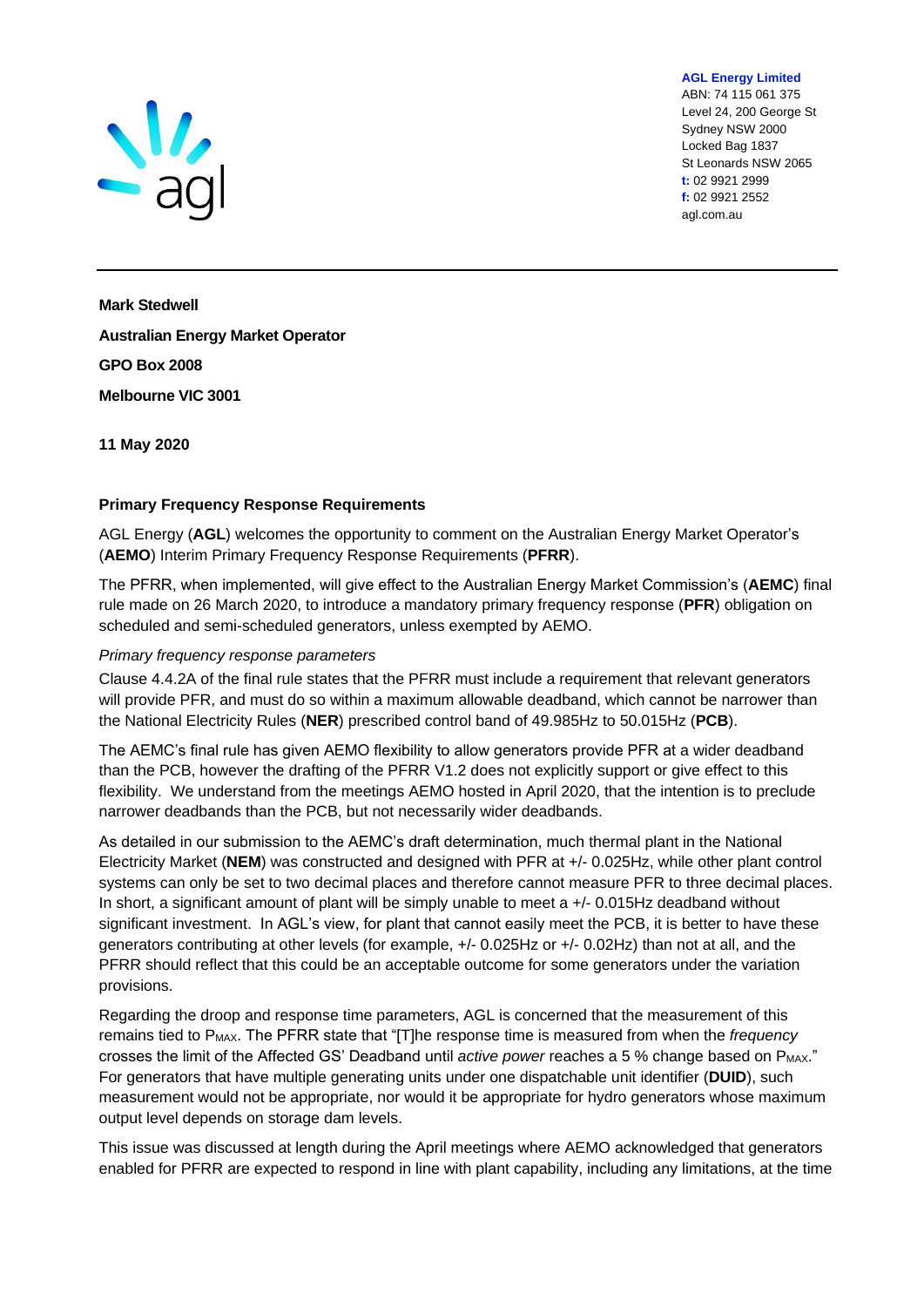

of the frequency disturbance. In AGL's experience, incremental droop responses are unlikely to meet the 5% parameter at all times due issues such as non-linear unit response, process conditions, or the load range/magnitude of the frequency deviation, which all affect the  $P$ /  $P_{MAX}$  portion of the droop calculation. We consider the PFRR should provide further detail on how such limitations will be treated when assessing generators' compliance with the droop and response time requirements.

## *Exemptions and variations*

AEMO has outlined a number of principles it will have regard to when considering applications for exemption or variation to the PFR parameters. In our view, these principles appear more targeted towards exemption.

We propose the inclusion of a principle focused on variation, articulating that existing generators should provide PFR with fixed droop and deadbands *within their design limits*, while remaining as close as practical to AEMO's nominated parameters. In our view, it is appropriate to acknowledge that current generator control systems were established in good faith to comply with the regulatory requirements of the day and the shift to mandatory PFR should respect existing investments.

For example, AGL's submission to the AEMC's draft determination highlighted that the Australian Standard for Droop has historically been set at 4%, and many generators would be configured to comply with this historical setting. Accordingly, it's likely these generators would seek a variation to AEMO's 5% Droop parameter.

Section 7.3 of the PFRR implies that generators can seek to vary any of the PFR parameters by referencing the form in Appendix E. AGL considers it would be helpful to expressly state that variation of individual PFR parameters is possible where necessary.

## *Stability tests*

Section 8.1 states that "Any change to a *control system* or primary plant will require at a minimum a step response stability test as specified in section **Error! Reference source not found.**, or where a step test might not be possible, an alternative test to demonstrate stability following changes to meet the PFRR." In our view, this wording should be amended to clearly state that it applies to changes to control systems or primary plant *with respect to frequency control*, so as to remain in scope of the final rule and not attempt to capture additional matters.

Section 8.1 refers to 'material changes' to DCS, or to governor or plant load controller deadbands, and beyond. The concept of 'material changes' is highly subjective in the absence of detailed guidance. We consider this section requires further explanation from AEMO and may even benefit from practical examples of material versus immaterial changes, to guide generators on how AEMO will determine which category changes will fall into, and the subsequent level of testing required.

Section 8.2 of the PFRR provides that stability can be demonstrated through a step response stability test or actual response to a power system disturbance. The final rule provides that the procedure to alter a generating system in clause 5.3.9 of the NER does not apply to modifications made by a generator in order to comply with the PFR requirements applicable to that generator.

AGL strongly supports the exclusion of clause 5.3.9. We do remain concerned that AEMO may trigger other related elements of the NER when a generator makes modifications to implement PFR. Given the potential costs and regulatory burden involved with certain NER mechanisms, the PFRR should provide detailed guidance on when AEMO is likely to:

seek changes to generator performance standards;